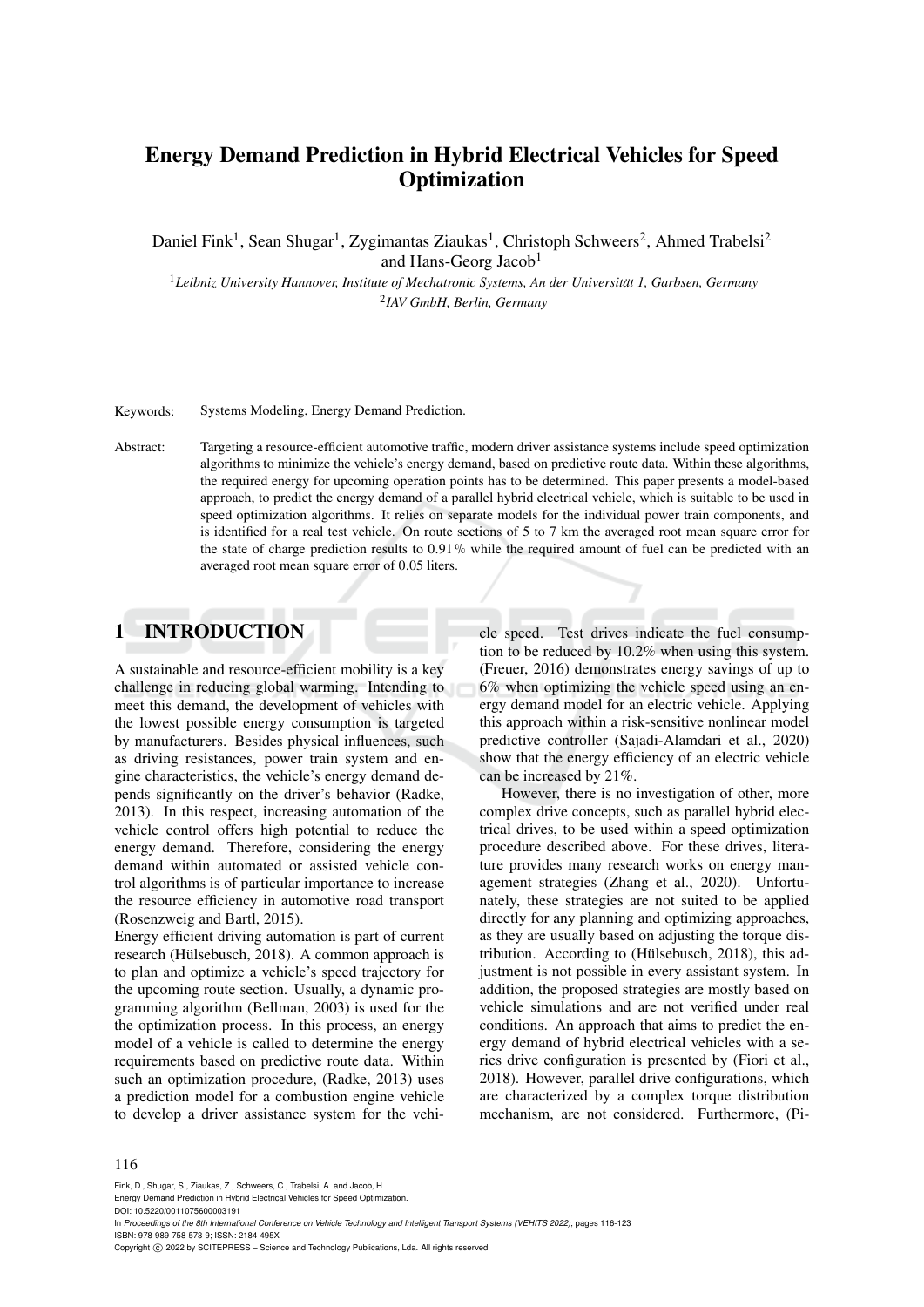tanuwat et al., 2019) presents a hybrid vehicle energy consumption model which only aims to determine the consumed amount of fuel.

In this paper, we present a model based approach to predict the energy demand of a hybrid electrical vehicle with parallel working engines, based on route data. This approach can be used within speed optimization algorithms in driver assistance systems that are not intended to be able to adjust the torque distribution. We build individual models for the single power train components, such as combustion engine, electric motor and battery as well as for the behavior of the gearbox and the torque distribution control. The model approaches are validated for a Volkswagen Golf VII GTE using measured CAN data.

The paper is organized as follows. In section 2 we present the developed energy demand prediction approach, introduce the separate models and demonstrate the identification process. In section 3 the presented approach is validated. Finally our results are concluded in section 4.

## 2 ENERGY DEMAND MODELING

Algorithms to optimize a speed trajectory often rely on dividing the global optimization problem into smaller sub-problems. Usually, the solution space is discretized and the optimal speed is determined only for the transition between two discrete route points. Previous vehicle states can not be taken into account. Hence, it is required that the energy demand can be determined only relying on the information of two operation points. Therefore, the input values for an energy demand model, which is suitable for common speed optimization algorithms, are limited to distance  $\Delta d_k$  between two discrete operating points, as well as to the velocities  $v_k$ ,  $v_{k-1}$  and the route data based heights  $h_k$ ,  $h_{k-1}$  at both points.

### 2.1 Model Structure

Using a longitudinal vehicle model, as described in (Mitschke and Wallentowitz, 2004), the required drive wheel torque  $T_{w,k}$  to transit from operation point  $k -$ 1 to operation point  $k$  can be calculated for a given dynamic rolling radius  $r_d$  as follows:

$$
T_{w,k}(\alpha_k, a_k, \overline{v}_k) = r_d \cdot (F_{a,k} + F_{r,k} + F_{g,k} + F_{i,k}).
$$
 (1)

The road slope  $\alpha_k$  and the occurring acceleration  $a_k$ are derived from the input information, by:

$$
\alpha_k = \arctan \frac{h_k - h_{k-1}}{\Delta d_k},\tag{2}
$$

$$
a_k = \frac{(v_k - v_{k-1})^2 + 2 \cdot v_{k-1} \cdot (v_k - v_{k-1})}{2 \cdot \Delta d_k}.
$$
 (3)

Furthermore,  $\bar{v}_k$  represents the average speed within the transition between the operation points. The driving resistance forces, such as the aerodynamic drag force  $F_{a,k}$ , the gradient force  $F_{g,k}$ , the rolling resistance force  $F_{r,k}$  and the inertia force  $F_{i,k}$  can be determined, based on the defined input information and known vehicle parameters, as follows:

$$
F_{a,k} = \frac{1}{2}\rho \cdot c_d \cdot A_f \cdot \overline{v}_k^2,
$$
 (4)

$$
F_{g,k} = m_v \cdot g \cdot \sin \alpha_k, \tag{5}
$$

$$
F_{\mathbf{r},k} = c_{\mathbf{r}} \cdot m_{\mathbf{v}} \cdot g \cdot \cos \alpha_k, \tag{6}
$$

$$
F_{i,k} = m_v \cdot e_r \cdot a_k. \tag{7}
$$

Here,  $\rho$  is the density of air,  $c_d$  the aerodynamic drag coefficient,  $A_f$  the vehicle frontal area, g the gravitational acceleration,  $m_v$  the vehicle mass,  $c_r$  the rolling resistance coefficient, and  $e_r$  an additional factor to consider rotational masses.

In parallel hybrid electrical power trains, the torque, applied by the two individual engines, cannot be derived from the required wheel torque directly. This torque additionally relies on the behavior of two preconnected components. First, the gearbox which



Figure 1: Structure of the prediction approach.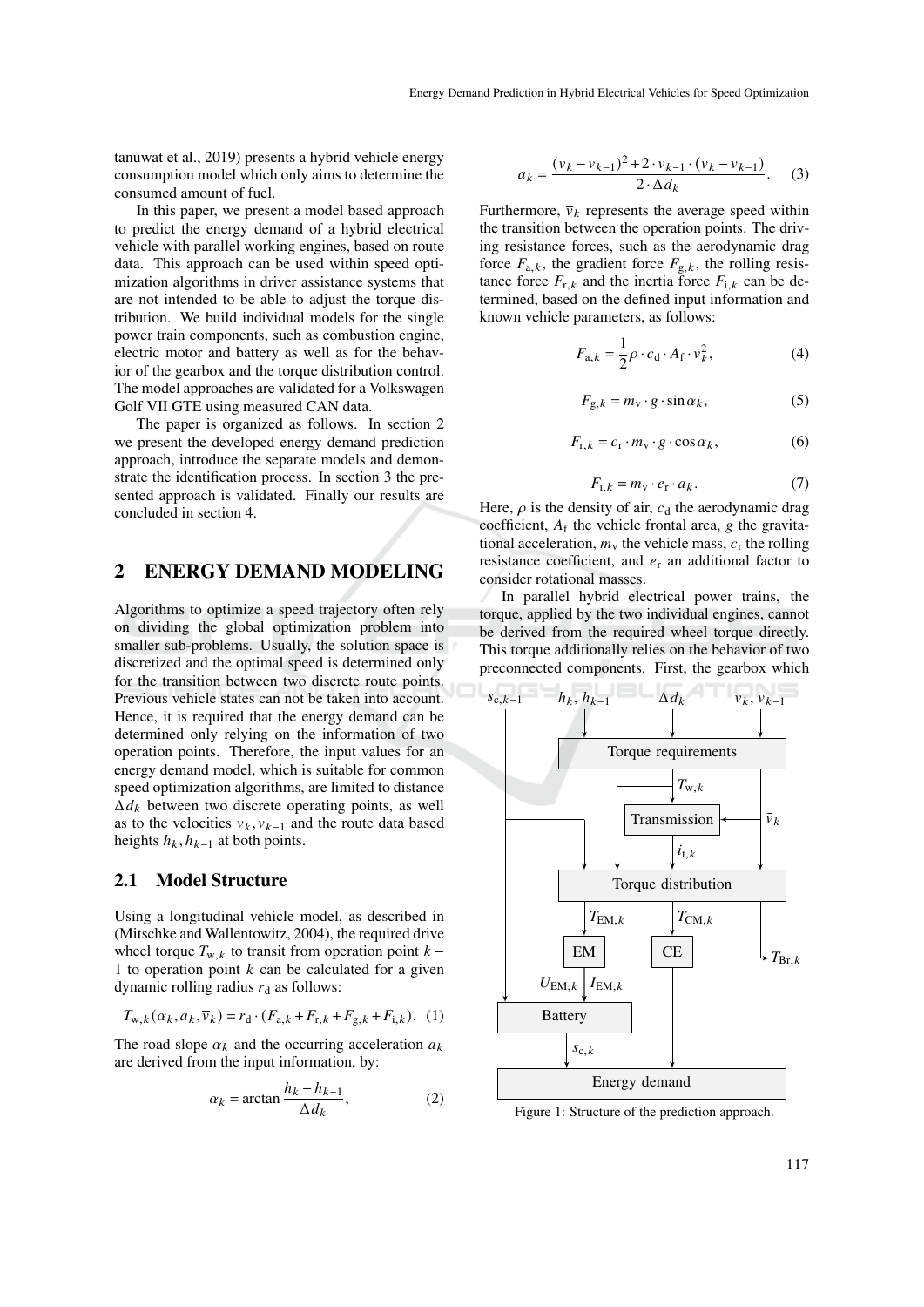determines the transmission ratio between wheel axle and output shaft of the engines. Second, the torque distribution control which determines the part of total drive torque the single engines are required to apply. The behavior of these components depend on various unpredictable factors, such as the engine temperature. Due to the limited input information within a speed optimization procedure, these components cannot be modeled in detail. However, their behavior must be taken into account when predicting the particular torque and thus the energy demand of the individual drives. For this reason, we present an estimation approach for both, transmission ratio and torque distribution before modeling the electric motor and the combustion engine. The structure of our overall approach to predict the energy demand is demonstrated in figure 1.

#### 2.1.1 Transmission Estimation

The gear selection within the gearbox mainly depends on the drive shaft speed and the torque to be transmitted. As the these values are unknown at this stage of the energy demand model (see figure 1), we aim to estimate a transmission factor  $i_{t,k}$  based on vehicle speed  $\bar{v}_k$  and wheel torque  $T_{w,k}$ . Therefore, according to (Nelles, 2001), we declare  $i_{t,k}$  for an operation point  $k$  to be a linear combination of weighted basis functions, as follows:

$$
i_{t,k}(T_{w,k}, \overline{v}_k) = \sum_{\substack{M_t \\ i=1}}^{M_t} \sum_{j=1}^{N_t} w_{t,i,j} \Phi_i(T_{w,k}, \xi_i) \Phi_j(\overline{v}_k, \eta_j). \quad (8)
$$

A basis function  $\Phi_a(u, c)$  for the input u and a set of grid points  $c$  is defined to be a linear function that equals 1 at a grid point  $c_q$  while it is 0 at the neighboring  $c_{q-1}$  and  $c_{q+1}$  and all other grid points, as declared by:

$$
\Phi_q(u, c) = \begin{cases}\n\frac{u - c_{i-1}}{c_i - c_{i+1}}, & \text{if } c_{i-1} \le u \le c_i \\
\frac{u - c_{i+1}}{c_i - c_{i+1}}, & \text{if } c_i < u \le c_{i+1} \\
0, & \text{otherwise.} \n\end{cases} \tag{9}
$$

In order to determine the weights  $w_{t,i,j}$  in equation (8) and thus, to identify the transmission behavior of our test vehicle, we define  $M_t = 23$  grid points  $\xi_i$  for the drive wheel torque  $T_w$  and  $N_t = 21$  grid points  $\eta_i$ for the vehicle speed  $\bar{v}$ .

We measure standard CAN data of the test vehicle in drive sequences of 5 to 7 km and create a data set of 525 km in total which consists of  $L = 293,512$ measured operating points for the drive shaft speed  $n_{\rm d}^*$ , the vehicle speed  $v^*$ , the total power train torque  $T_{t}^{*}$ , the electric motor torque  $T_{EM}^{*}$ , the electric motor

current  $I_{EM}^*$ , the electric motor voltage  $U_{EM}^*$ , the battery current  $I_{\text{B}}^*$ , the battery voltage  $U_{\text{B}}^*$  and the battery's state of charge (SOC)  $s_c^*$ . Based on this data, the drive wheel torque can be calculated using equation (1) and the actual transmission factor  $i_{t,k}^*$  for a single data point  $k$  can be approximated by

$$
i_{\mathrm{t},k}^* = \frac{n_{\mathrm{d},k}^*}{n_{\mathrm{w},k}} = \frac{2 \cdot \pi \cdot r_{\mathrm{d}} \cdot n_{\mathrm{d},k}^*}{60 \cdot v_k^*}.
$$
 (10)

Taking this transmission factor for given data points, a least square algorithm, as described in (Nelles, 2001), is used to determine a optimal set of weights  $w_{t, opt}$  by

$$
\mathbf{w}_{t,\text{opt}} = \arg\min_{\mathbf{w}} \frac{1}{L} \sum_{k=1}^{L} (i_{t,k} - i_{t,k}^*)^2, \quad (11)
$$

for an identification data set containing about  $83\%$  of the driving sequences in the data set.

#### 2.1.2 Torque Distribution

Using the estimated transmission factor, the required total drive or breaking torque  $T_t$  can be derived from the wheel torque. The total drive torque is applied either by a single or by a combination of two power train components such as electric motor, combustion engine and braking system. In order to estimate how the different components are addressed, we introduce a torque distribution estimation approach. We define this estimation to cover all procedures of distributing the required drive torque to the individual drives.

The components to be addressed differ for the states driving or decelerating. In driving state, the required torque is applied through the electric motor, the combustion engine or by a combination of both. In case of decelerating or braking the required torque is a combination of the electric motor's recuperative torque and a braking torque at the wheels. For this reason, we consider the states driving and decelerating separately.

Decelerating State. As the recuperating ability is limited, the required torque can be applied only to a certain extend by the electric motor when decelerating. The remaining part of the required deceleration torque must be applied through the braking system. In order to model this behavior, the method described in section 2.1.1 is used. At deceleration states the electric motor's recuperative torque  $T_{EM,k}(T_{t,k}, s_{c,k})$  is assumed to rely on the total required torque  $T_{t,k}$ , as well as on the battery's SOC  $s_{c,k}$ :

$$
T_{\text{EM},k}(T_{\text{t},k}, s_{\text{c},k}) = \sum_{i=1}^{M_{\text{EM}} N_{\text{EM}}} \sum_{j=1}^{N_{\text{EM}}} w_{\text{EM},i,j} \Phi_i(T_{\text{t},k}, \xi_i) \Phi_j(s_{\text{c},k}, \eta_j)
$$
 (12)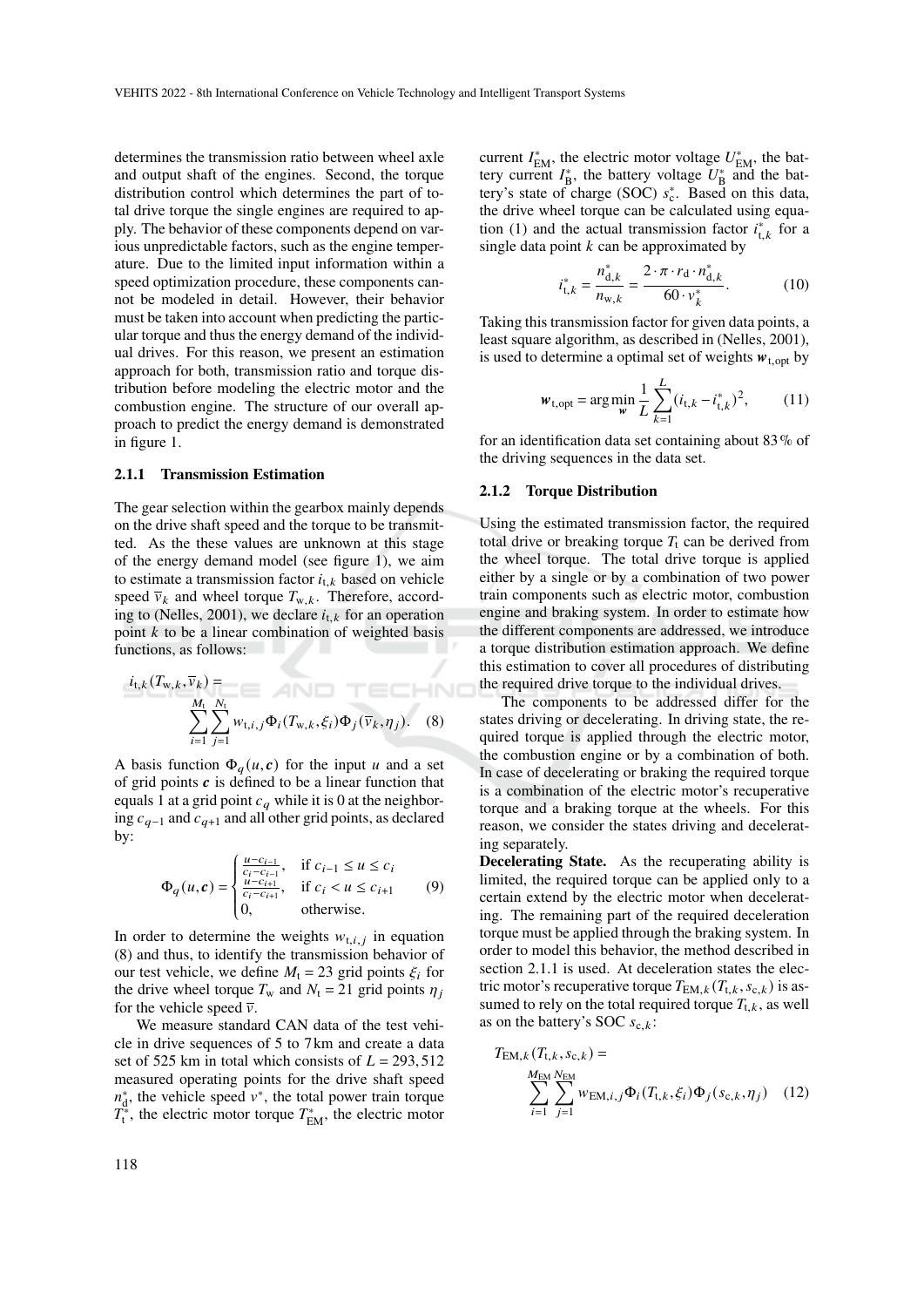We define  $M_{\text{EM}} = 7$  grid points for the total torque and  $N_{\text{EM}} = 7$  grid points for the SOC to determine a set of weight for the recuperation torque estimation at deceleration stages. We use the identification data set, as described in section 2.1.1, to find an optimal set of weights according to equation (11). However, only data points at deceleration states  $(T_{t,k} < 0)$  are used for the identification. While the identification data already contains a measured SOC value for every single operating point, it is unknown at this stage of the prediction approach. Compared to other vehicle states, the SOC can be assumed to change significantly less dynamically. Therefore, the previous SOC  $s_{c,k-1}$  is used for the recuperation torque estimation. As the braking torque dissipates from the system, it is not further considered for the energy demand prediction. Driving State. At driving state, the torque distribution mainly depends on the required total drive torque and the vehicle speed. In addition, we assume that the total required drive torque is always fully distributed between electric motor and combustion engine. This allows to define  $r_k$  as a distribution ratio between electric motor torque  $T_{EM,k}$  and combustion engine torque  $T_{\text{CE},k}$  by:

$$
r_k = \frac{T_{\text{CE},k}}{T_{\text{t},k}} = \frac{T_{\text{CE},k}}{T_{\text{CE},k} + T_{\text{EM},k}}.
$$
(13)

In order to determine the torque distribution behavior at driving states, we declare

$$
r_k(T_{\mathbf{t},k}, \overline{v}_k) = \sum_{i=1}^{M_{\mathbf{r}}}\sum_{j=1}^{N_{\mathbf{r}}} w_{\mathbf{r},i,j} \Phi_i(T_{\mathbf{t},k}, \xi_i) \Phi_j(\overline{v}_k, \eta_j), \quad (14)
$$

and define  $M_r = 11$  grid points for the total torque and  $N_r = 8$  grid points for the vehicle speed. We use the identification data set as described in section 2.1.1. As the torque distribution is additionally affected by the SOC, we determine separate optimal weight sets for five different SOC-ranges.

### 2.2 Electric Power Train

Electric Motor. To model the energy demand of the electric part of the power train, we derive the motor's mechanical power  $P_{m,EM,k}$  from its torque  $T_{EM,k}$  and rotational drive shaft speed  $n_{d,k}$ , according to (Binder, 2018), as follows:

$$
P_{\text{m,EM},k} = 2\pi \cdot T_{\text{EM},k} \cdot n_{\text{d},k},\tag{15}
$$

where  $n_{d,k}$  results from equation (10). In contrast to the gearbox and the torque distribution, characteristic diagrams are usually available for the vehicle's drives. The energy demand of the electric motor depends on

it's electrical power  $P_{el,EM,k}$ , which is represented by the sum of mechanical power  $P_{m,EM,k}$  and the power loss  $P_{1,k}$  :

$$
P_{\text{el,EM},k} = P_{\text{m,EM},k} + P_{\text{l},k}.
$$
 (16)

The power loss  $P_{1,k}$  can be obtained by the interpolation of a characteristic diagram for given values of the rotational drive shaft speed  $n_{\text{d},k}$ , the motor torque  $T_{EM,k}$  and the voltage  $U_{EM,k}$  that is applied to the motor. In order to determine the motor voltage at this stage of the prediction approach, we assume  $U_{EM,k}$  to be a bi-quadratic function of the SOC  $s_{c,k-1}$  and the motor torque  $T_{EM,k}$  as follows:

$$
U_{\text{EM},k}(s_{\text{c},k-1},T_{\text{EM},k}) = p_{U_{\text{EM}},1}
$$
  
+  $p_{U_{\text{EM}},2} \cdot s_{\text{c},k-1}^2 + p_{U_{\text{EM}},3} \cdot s_{\text{c},k-1}$  (17)  
+  $p_{U_{\text{EM}},4} \cdot T_{\text{EM},k}^2 + p_{U_{\text{EM}},5} \cdot T_{\text{EM},k}$ .

Using a least square algorithm, we find an error minimizing parameter set  $p_{U_{EM}}$  based on measured motor voltage values within the identification data, described in section 2.1.1. Having an approximation of the motor voltage, according to (Binder, 2018), the motor current can be derived from the electrical power as follows:

$$
I_{\text{EM},k} = \frac{P_{\text{el,EM},k}}{\sqrt{3} \cdot U_{\text{EM},k} \cdot p_{I_{\text{EM}}}}.\tag{18}
$$

As the power factor  $p_{I_{EM}}$  (also known as  $\cos \phi$ ) is unknown for the electrical motor of our test vehicle, it is identified, using a least square algorithm based on measured motor current values within the identification data described in section 2.1.1.

Battery. Finally, we model the battery of the electric power train. According to (Elgowainy, 2021) the amount of energy  $E_{B,k}$ , that is extracted from or supplied to the battery, can be determined by:

$$
E_{\mathbf{B},k} = U_{\mathbf{B},k} \cdot I_{\mathbf{B},k} \cdot \Delta t_k. \tag{19}
$$

While the time interval  $\Delta t_k$  between two operation points can be derived from the input values  $\Delta d_k$  and  $\overline{v}_k$ , the battery's voltage  $U_{\text{B},k}$  and its current  $I_{\text{B},k}$ are unknown. However, the current at the battery mainly depends on the motor current. We describe this dependence by defining a second order polynomial function:

$$
I_{\text{B},k} = p_{I_{\text{B},1}} \cdot I_{\text{B},k}^2 + p_{I_{\text{B},2}} \cdot I_{\text{B},k} + p_{I_{\text{B},3}},\qquad(20)
$$

in which an optimal parameter set  $p_{I_B}$  is to be found, by using a least square algorithm, based on measured battery current values within the identification data set, as described in section 2.1.1. Depending on the battery current  $I_{B,k}$  and the motor voltage we define the battery voltage  $U_{B,k}$  by

$$
U_{\text{B},k} = U_{\text{EM},k} + p_{U_{\text{B}}} \cdot I_{\text{B},k},\tag{21}
$$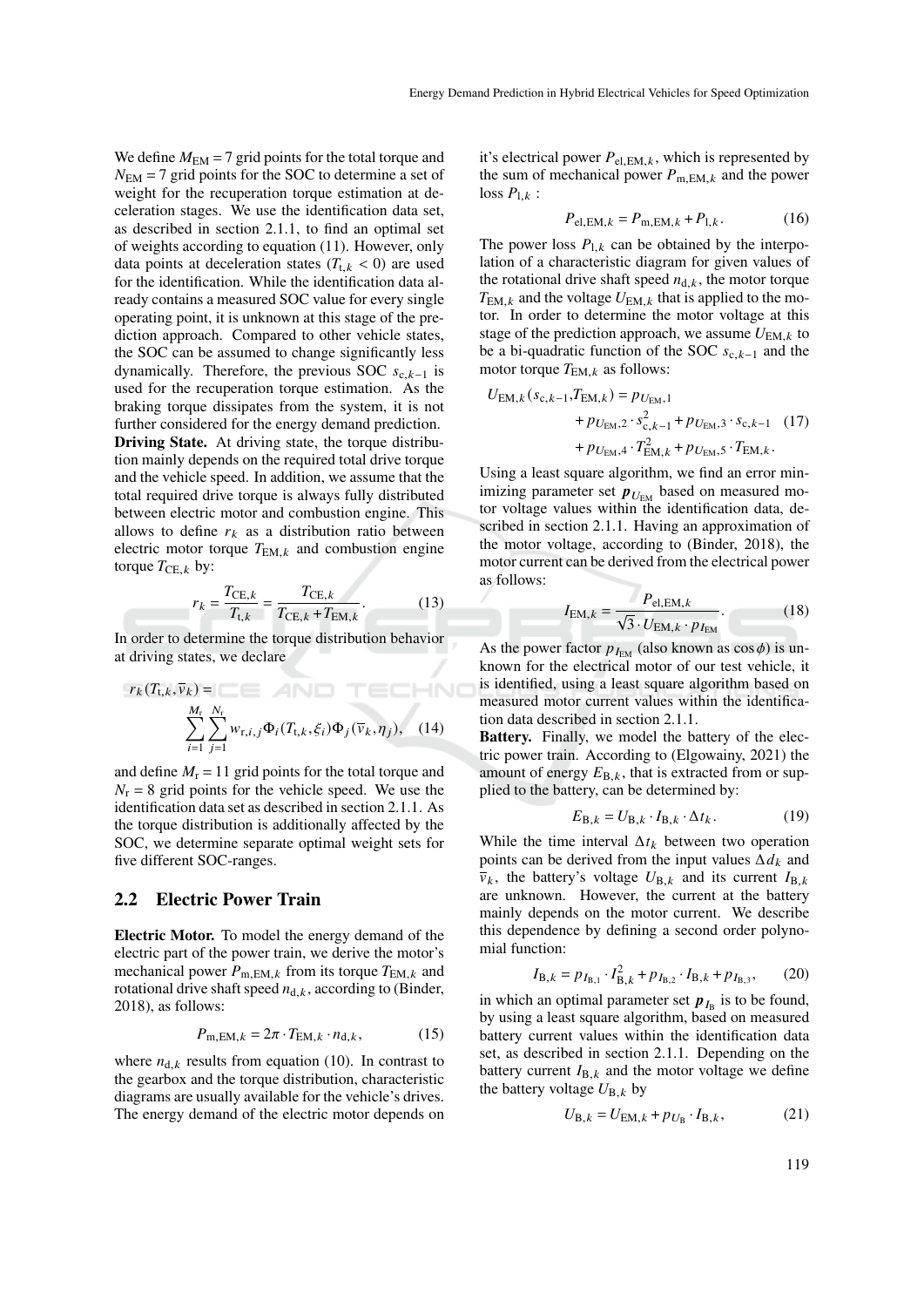and find the parameter  $p_{U_B}$  also by using a least square algorithm, based on measured battery voltage values within the identification data set. To determine the resulting SOC  $s_{c,k}$ , at the current operation point  $k$ , we relate  $E_{\text{B},k}$  to the total effective energy content of the battery  $E_{t,eff}$  and add it to the SOC of the previous operation point  $s_{c,k-1}$  as follows:

$$
s_{\mathrm{c},k} = s_{\mathrm{c},k-1} + \frac{U_{\mathrm{B},k} \cdot I_{\mathrm{B},k} \cdot \Delta t_k}{E_{\mathrm{t,eff}}}.\tag{22}
$$

### 2.3 Combustion Engine

For a combustion engine the fuel rate  $\dot{Q}_{g,k}$  for an operation point  $k$  can usually be derived from a characteristic diagram which is specified by the manufacturer. In order to derive the correlating energy demand  $E_{\text{CM},k}$  from this consumption and thus to combine it with the energy demand of the electric power train part  $E_{\text{B},k}$ , the heating value of gasoline  $H_{\text{g}}$  is used as follows:

$$
E_{\text{CM},k} = \dot{Q}_{g,k} \cdot \Delta t_k \cdot H_g,\tag{23}
$$

where  $\Delta t_k$  represents the past time between operation point  $k-1$  and  $k$ .

## 3 VALIDATION RESULTS

Using the prediction approach presented in section 2 the energy demand of both engines can be determined based on route data and velocity values. To validate this approach, the data set described in section 2.1.1 is split into 6 parts. For an evaluation of the prediction accuracy we perform a 6-fold cross validation, in which 6 times 5 different data set parts are used for the identification procedure, while the remaining part is preserved for validation.

The required elevation profiles for the validation drive sequences are obtained by using a HERE routing API (HERE Maps, 2021) on the sequences' GPS values. Based on the measured vehicle speed  $v^*$ , and the obtained elevation  $h^*$ , the energy demand is determined separately for each validation drive sequence using the presented approach. Thereby, only the first measured SOC value of a drive sequence is used, while hereafter the prediction approach relies on SOC values predicted in previous steps. Thus, the remaining SOC measurements are only used for evaluation purposes. In order to asses the prediction accuracy, a root mean square error is determined between predicted and measured values. This error value is calculated for each of the 6 different validation data sets within the 6-fold cross validation procedure and than averaged.

In addition, the prediction behavior of the single power train component models is evaluated and visualized on a data set independent test drive sequence, to analyze the error propagation through the prediction approach. For this purpose, figure 2 shows the vehicle speed and the elevation profile for the first kilometer of the test drive sequence.



Based on this input data, the transmission factor is predicted, as described in section 2.1.1, and compared to the actual transmission factor, which is calculated from the measured power train speed and the vehicle speed, according to equation (10). While figure 3 illustrates this comparison for the test drive sequence, the averaged root mean square error results to 0.407 for the 6-fold cross validation on the entire data set. The transmission factor's value range of our test vehicle extends from 2.44 for the sixth gear to 13.76 for the first gear. The predicted transmission factor values  $i_t$  show a reasonable fit for the test drive. However, the gearbox-related staged transmission behavior, during the dynamic acceleration stage, can only be predicted approximately.



Figure 3: Transmission factor prediction and measurement.

In order to illustrate the effect of the predicted transmission factor, figure 4 shows the  $i_t$ -based prediction of the total power train torque  $T_t$ , compared to the actual measured value  $T_t^*$ . The comparison shows that even in areas where the transmission factor is not fitting properly, such as between 100m and 200m, the total torque prediction proves an adequate behavior. However, an occurring peak of high torque at 65m is not met after a short interruption in the acceleration procedure (see figure 2). The averaged root mean square error on the validation data results to 27.19Nm in a value range for the total torque from −220Nm to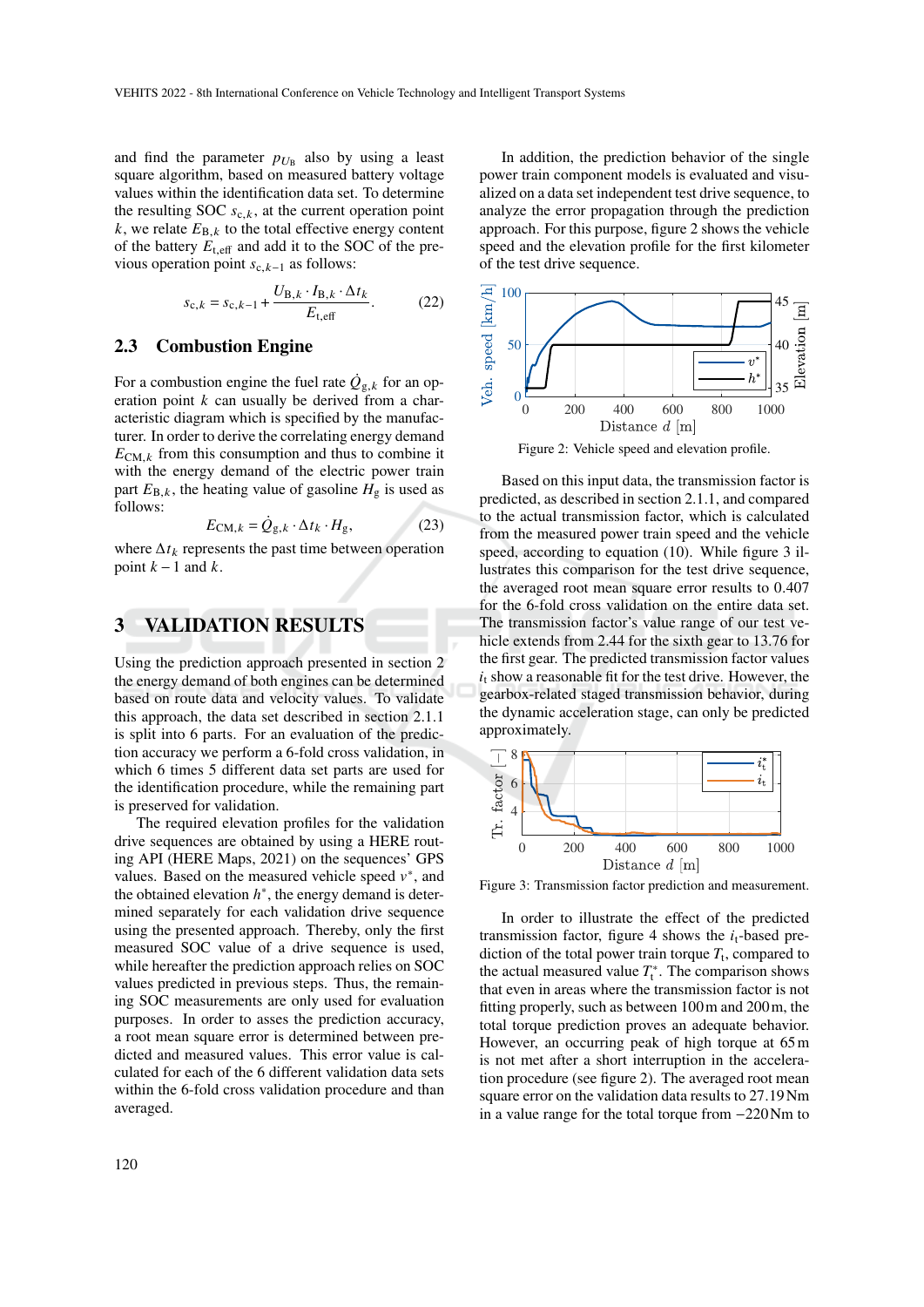

Figure 4: Total torque prediction and measurement.

The torque distribution, relying on  $T_t$ , is evaluated by comparing each engine's torque, calculated by using the predicted distribution ratio  $r$  according to equation (13), with measured engine torque values. The 6-fold cross validation on the total data set leads to an averaged root mean square error of 23.11Nm for the electric motor torque and 17.33Nm for the combustion engine torque. Figure 5 shows the predicted combustion engine torque  $T_{\text{CE}}$  as well as the predicted torque of the electric motor  $T_{EM}$  compared to the measured values  $T_{\text{CE}}^*$  and  $T_{\text{EM}}^*$  for the test drive sequence. Both predictions illustrate a reasonable fit. However, there are two areas to be pointed out. First, the early peaks of the measured combustion engine torque, at 20m and at 70m, are not met. Here, the engine was switched on shorty, which could not be predicted. This mismatch can be traced to the incorrect total torque determination in this areas (see figure 4). Second, in the area from 140m to 180m the torque distribution is also inaccurate. It can be seen that the torque is predicted to be applied by a combination of both engines, while the measured values indicate that the combustion engine drives the vehicle all by itself.



Figure 5: Prediction and measurement of engine torques.

The partly higher errors in predicting the torque distributions are probably caused by the simplification of assuming that the procedure of distributing the required drive torque is only depending on SOC and vehicle speed. Actually, this task is performed by a complex control algorithm that relies an many additional internal power train states, such as engine temperature. Furthermore, the distributing behavior is not only depending on the current operation point, but also on previous states. Thus, even if the current operation point indicates, that the torque can be applied by the electric motor only, the combustion engine might be still supporting. This can be due to higher torque requests in previous operation points and a delayed shutdown behavior. However, this and other influences can not be considered in the torque distribution model, as the purpose of the prediction approach is to be applied within optimization algorithms. These algorithms neither propagate previous states nor detailed internal power train values.



Figure 6: Prediction and measurement of current and voltage at the electric motor.

Based on the electric motor torque, the prediction of the electric motor's current and voltage are evaluated. Figure 6 shows the predicted motor current  $I_{EM}$  and the voltage  $U_{EM}$  where the propagation of the torque prediction errors are evidently reflected. The voltage root mean square error results to 2.93V, in a value range of 320V to 400V. The root mean square error for the motor current is determined as 16.83A, for occurring values between −100A and 200A. However, these error dimensions are caused by the preceding errors in predicting the motor torque values. When validating the motor voltage and current prediction based on measured torque values  $T_{\rm EM}^*$ , the root mean square errors can be found as 1.74A for the motor current and 1.69V for the motor voltage.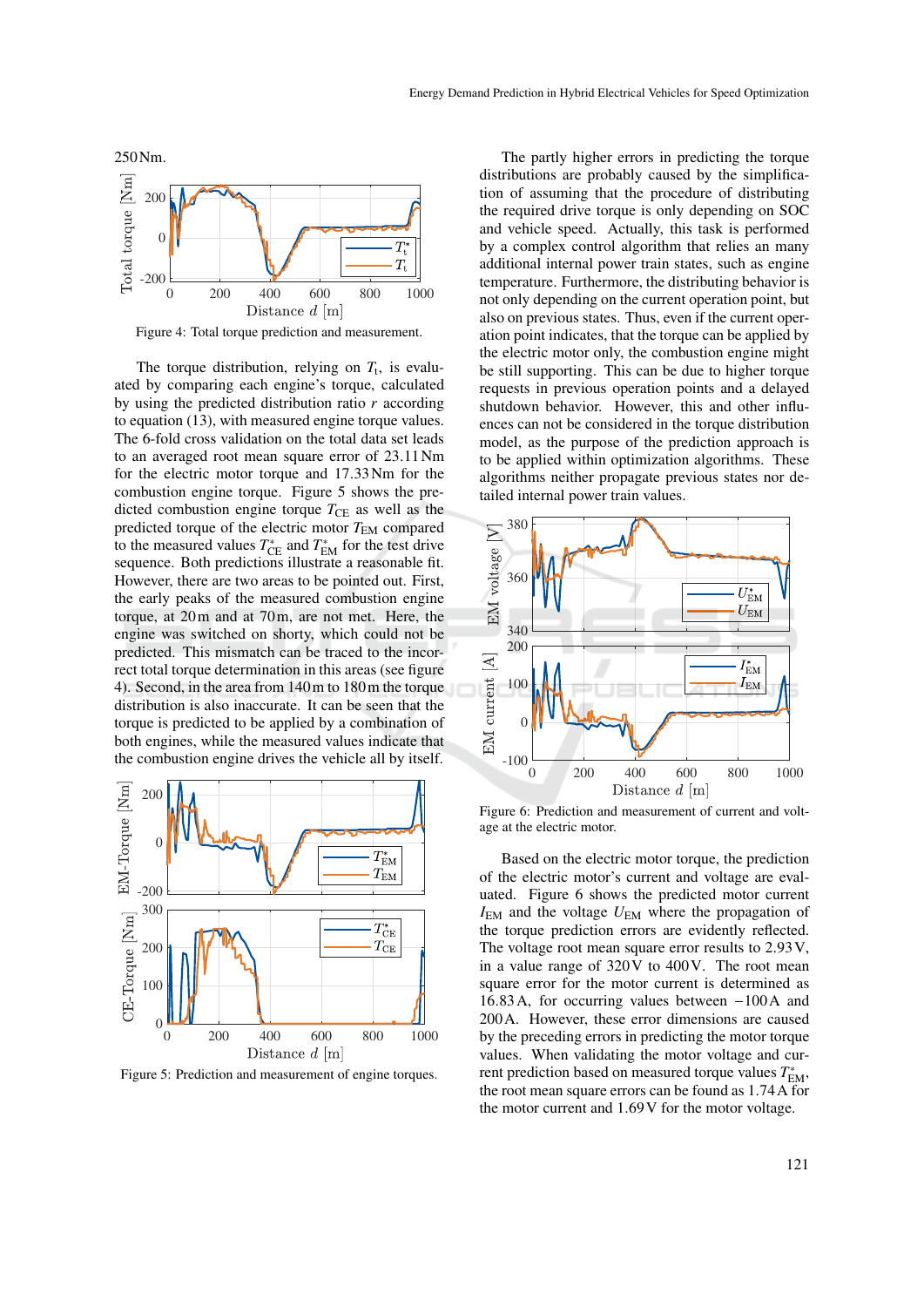

Figure 7: Prediction and measurement of current and voltage at the battery.

A similar dependence on prediction errors for the electric motor torque is indicated by the two predicted battery states current  $I_B$  and voltage  $U_B$  in figure 7. Here, a root mean square error of 16.75A is determined for the battery current while this value equals 2.7A when validating the prediction based on measured electric motor torque values  $T^*_{EM}$ . For the battery voltage a root mean square error is found to equal 3.13V on a predicted electric motor torque and results to 0.99V for measured torque values.

Finally, the prediction of the required SOC is evaluated. For this purpose, the SOC  $s_c$  is determined, based on previously predicted states of the electrical power train, as described in section 2.2. Figure 8 shows the comparison of  $s_c$  with measured values  $s_c^*$  for the selected test drive sequence. It is indicated that the preceding inaccuracies, in particular for the torque peaks mentioned above, are not affecting the SOC prediction too much. The predicted values  $s_c$ indicate a reasonable fit. However, deviating torque predictions, persisting over a longer distance, are reflected in the SOC prediction, as the area between 200m and 400m shows. Within the validation procedure the root mean square error for the SOC prediction is found to equal 0.91%. A validation of the SOC



Figure 8: State of charge prediction and measurement.



Figure 9: Prediction and measurement of the required amount of fuel.

prediction, based on measured electric motor torque values, leads to a root mean square error of 0.84%.

Regarding the combustion engine part of the power train, the prediction of the required amount of fuel is validated. Figure 9 shows the comparison of the predicted  $Q<sub>g</sub>$  and the measured fuel consumption  $Q_{\rm g}^*$  for the test drive sequence. Here, the impact of the not predicted combustion engine torque peaks at 20m and 70m (cf. figure 5) forms out. The measured values increase sharply, due to the engine's switchon process, which usually requires a relatively high amount of fuel, compared to its normal operation. This results in a remaining gap between the predicted and the measured fuel consumption. The torque deviations in the areas 140m to 180m and 260m to 350m are less effecting the consumption prediction, as for the corresponding operating points the specific fuel requirements do not differ as much. The validation procedure leads to a root mean square error of 0.05liters when relying on the predicted torque distribution, while this error value equals 0.02liters based on combustion engine torque measurements.



Figure 10: SOC and fuel prediction for the entire test drive sequence compared to measurements.